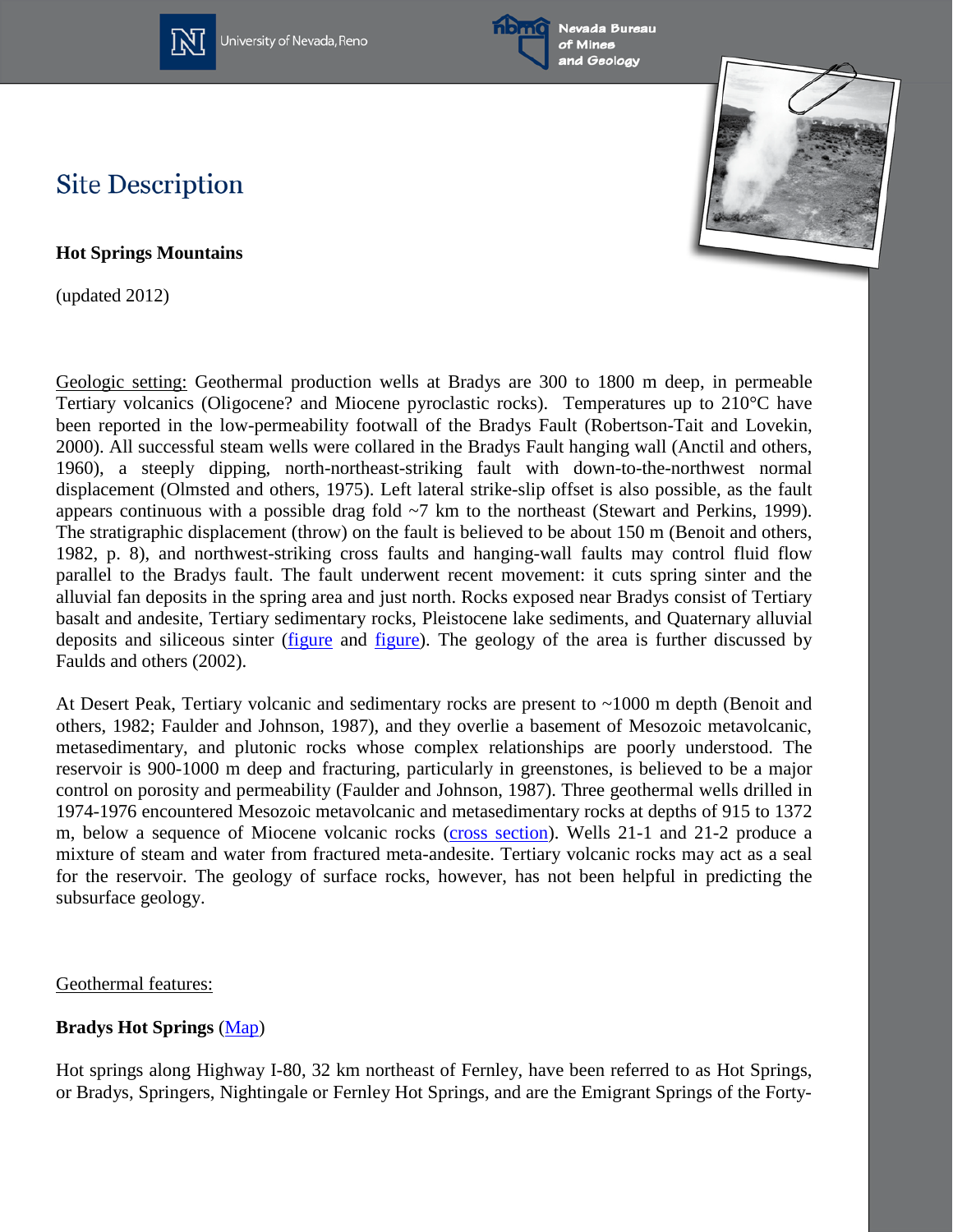



Nevada Bureau of Mines and Geology

# **Site Description**



Mile Desert (NE¼ NE¼ SW¼ Sec. 12, T22N, R26E). Bradys is the currently-accepted name of the area. Early travelers called it the Spring of False Hope: oxen of the wagon trains could smell moisture before reaching the springs, but found the water scalding. Emigrants collected water in casks to cool, but pushed on to the Truckee River, as there was no forage at the springs (Work Projects Administration, 1940).

Russell (1885) reported that boiling water issued from Bradys Hot Springs orifices, and when these became obstructed steam escaped with a hissing and roaring sound. In later years, hot water was used in a bathhouse and pool (the concrete pool, built in 1929, is all that remains today). Today, the hot springs do not flow, though abundant steam vents can be seen on cool mornings from the highway.

Thermal groundwater is centered on Bradys Hot Springs, extending NE-SW over an area 15.5 to 20.5  $km^2$  [\(figure\)](http://www.nbmg.unr.edu/geothermal/figures/fig4.pdf). The elongate thermal area parallels the Bradys Thermal Fault mapped by Anctil and others (1960). Hydrothermal alteration is aligned along this fault, and the trace is outlined by areas of observed snowmelt, indicating warm ground (Olmsted and others, 1975, fig. 37). Soil gas in the vicinity of Bradys Fault has anomalous mercury (John Robbins, Scintrex Limited, written commun., 1973). Bailey and Phoenix (1944, p. 51) reported cinnabar and sulfur in Sec. 6(?), T22N, R27E about 0.4 km southeast of Highway I-80, 0.8 km east of the hot springs. The best showings of cinnabar are reported in hydrothermally-altered tuff near an active spring vent. The spring sinter at Bradys is predominantly opal, and is quite extensive. Sinter concentrates along Bradys Fault and a small subsidiary fault to the east (Oesterling and Anctil, 1962).

Twelve geothermal wells were drilled at Bradys prior to 1979, ranging from 104 to 2218 m deep, and approaching 214°C (Koenig, 1971). Following the 1959 drilling of Magma Power Co. Brady No. 2 well, thermal activity spread along 5-km of the Bradys Fault. Fumaroles developed as cooler, near-surface groundwater was withdrawn to deeper areas of hotter rock (Olmsted and others, 1975). A similar line of fumaroles developed after a well blow-out in 1978; these are observed today along the Brady Fault. At present all discharge is subsurface (Harrill, 1970) due to production-related drawdown. Groundwater discharge is partly evapo-transpiration and partly lateral subsurface outflow to the south. Boiling water reportedly stands 6 m below the surface in one well (Willden and Speed, 1974, p. 55).

Prior to drilling in the late 1950s and early 1960s, White estimated a spring flow of  $\sim$ 78 L/min (White, written commun., 1974, in Olmsted and others, 1975) and Waring (1965), 190 L/min. Olmsted and others (1975) describe the 1959 drilling activity based on a 1960 unpublished report by Allen. Well tests indicated 77,000 to 317,000 kg/hr of fluid shortly after drilling, with a well head pressure of 0.6 to 1.3 kg/cm<sup>2</sup> gage (psig) (Middleton, undated report). The steam flashover was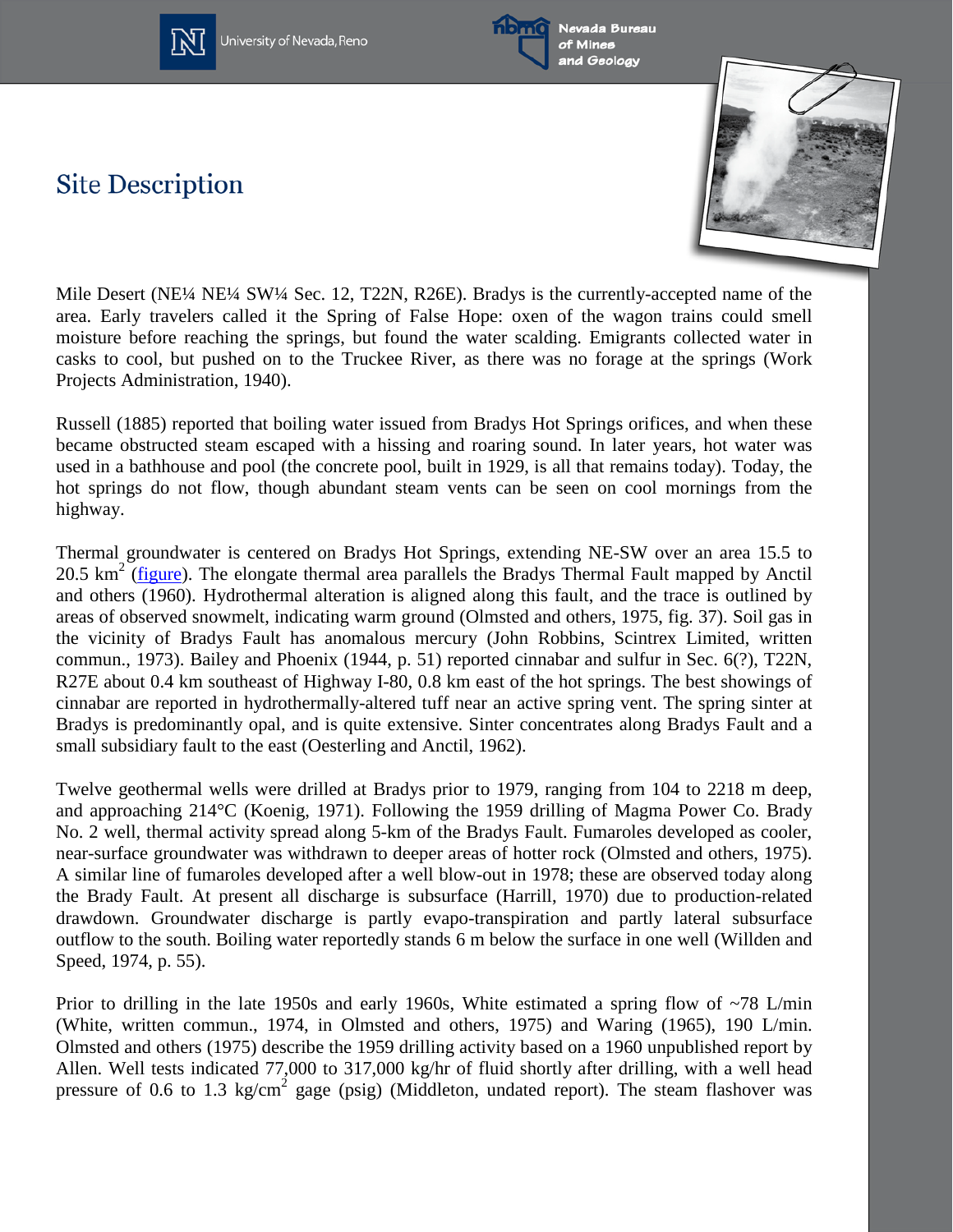



Nevada Bureau of Mines and Geology

# **Site Description**



reported to be 5% (Koenig, 1971). Calcite formed rapidly in the well bores during flow, requiring reaming after a short time. However, scaling decreased once wells produced for some time (Oesterling, 1962). The thermal water at Bradys is of sodium chloride type, with total dissolved solids exceeding 2400 ppm in some steam wells. The silica concentration at C Sec. 12, T22N, R26E (Harrill, 1970) indicates a reservoir temperature of about 182°C (Olmsted and others, 1975). This seems somewhat low in view of a 204°C down-hole temperature (Welch and Preissler, 1986).

Leasing information: Following exploration drilling in the 1980s, the Bradys double flash plant came on-line in 1992, producing 21 MW from a 186°C resource. Bradys recently added a 5-MW binary Ormat Energy Conversion unit (OEC) with pentane as the working fluid. Plant construction began in May 2002 and was completed in August 2002. The plant was purchased by ORMAT Nevada, Inc. in July 2001(GeothermEx, 2004).

In 1977, Geothermal Food Processors, Inc. of Reno, Nevada received a \$2,836,800 federally guaranteed loan to construct a geothermal food dehydration plant at Bradys, which is still operational today.

#### **Desert Peak** [\(Map\)](http://www.nbmg.unr.edu/geothermal/detailedmaps/Desert%20Peak.pdf)

The Desert Peak geothermal prospect is located in the northern Hot Springs Mountains  $\sim 6.4$  km southeast of Bradys Hot Springs, and is named for a prominent peak 3-5 km northwest of the steam wells. Phillips Petroleum Co. discovered anomalous temperatures, centered on Secs. 21,29, T22N, R27E [\(map\)](http://www.nbmg.unr.edu/geothermal/figures/fig7.pdf), from  $\sim$ 50 temperature gradient holes. Their drilling began at the Bradys geothermal area, north of Desert Peak (Benoit and Butler, 1983).

Desert Peak has no surface thermal indications, other than minor occurrences of opal-cemented sand and travertine, probably from springs that are now inactive. The reservoir is believed to have a temperature of 208°C, and the production fluid is a sodium chloride type containing ~7500 ppm total dissolved solids.

Leasing information: Following exploration drilling in the 1970s and early 1980s, the Western States Geothermal Co. Desert Peak double flash power plant came on line in 1985, producing 9.9 MW from a 205°C resource. The two production wells are located east-northeast of the power plant. The plant was purchased by ORMAT Nevada, Inc. in July 2001. An area to the east of the present plant and production wells is being evaluated for the feasibility of creating an artificial geothermal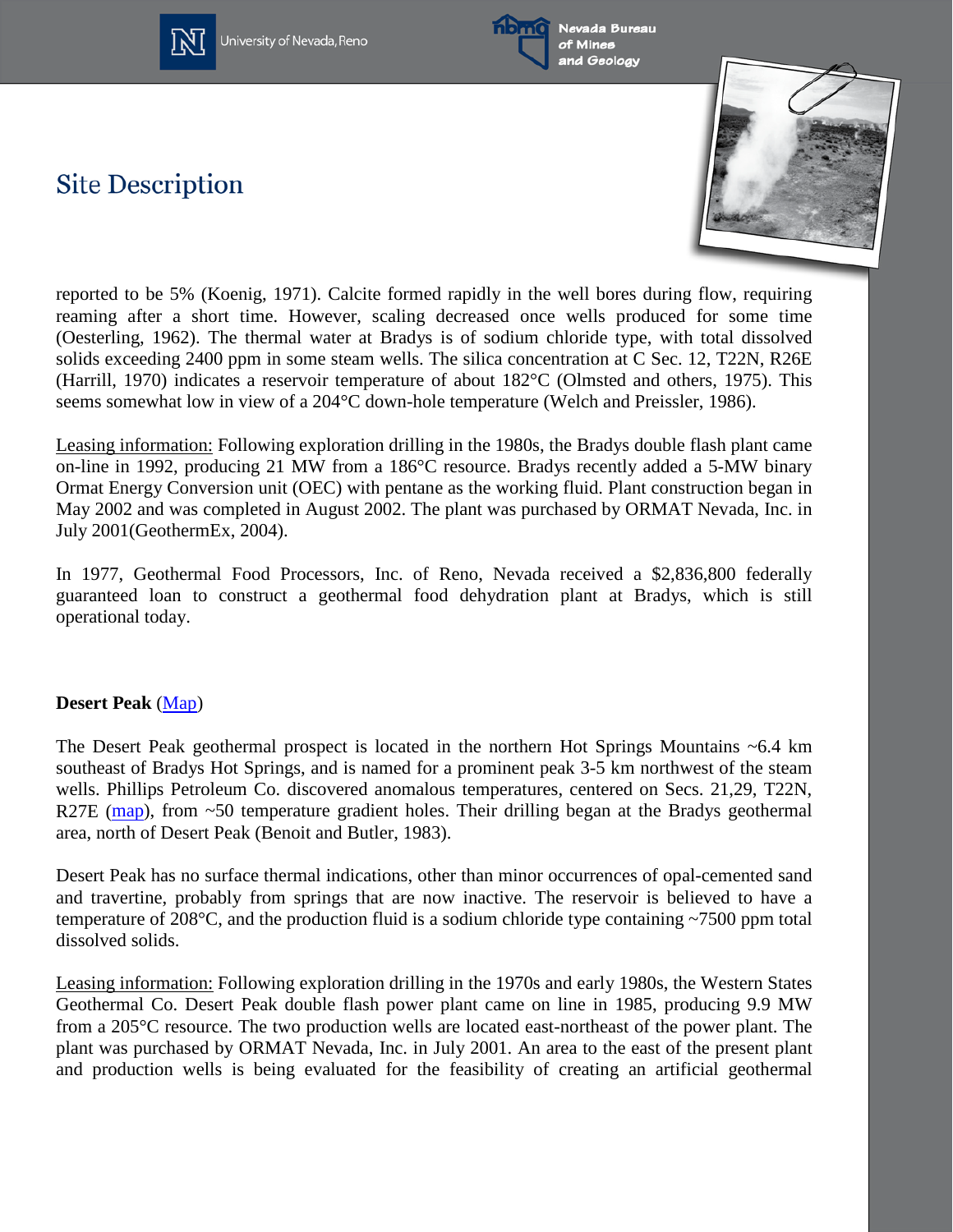



Nevada Bureau of Mines and Geology

# **Site Description**



reservoir development as an Enhanced Geothermal System (Carlson and others, 2004; Robertson-Tait and Morris, 2003; Robertson-Tait and Lovekin, 2000; Robertson-Tait and Johnson, 2005).

As of 2006, Ormat Nevada, Inc. has constructed a new 23-MW binary power plant near the old 9.9- MW dual flash geothermal power plant at Desert Peak. The original geothermal power plant at Desert Peak came online in 1985 and was decommissioned in May 2006. Power generated from this project will be sold to Nevada Power Co.

The DOE awarded ORMAT ~\$3.8m in late 2009 to increase power at its Desert Peak power plant through EGS stimulation of Well 15-12. This well was drilled for production, but was noncommercial based on poor permeability; hopes are that favorable geologic units can be stimulated to increase permeability.

### **Desert Queen** [\(Map\)](http://www.unr.edu/geothermal/images/dqueen.jpg)

A pilot study was conducted in the Desert Queen geothermal area east of Desert Peak (T22-T23N, R28E), where a 1974 temperature gradient hole identified a thermal aquifer at ~70 m depth. A survey conducted in October and November of 2006 identified a strong 2m-deep temperature anomaly near the temperature gradient hole. Peak temperatures reached  $43^{\circ}$  C against a background of less than 23<sup>o</sup>C [\(Coolbaugh and others, 2007\)](http://www.unr.edu/geothermal/pdffiles/Shallow_Temps_Stanford_2007.pdf).

Leasing information: The property, leased by Magma Energy, consists of 10,935 acres of both BLM and private land. Phillips Petroleum drilled 12 TG and eight stratigraphic holes in the Desert Queen area. One of these holes reached a temperature of 101°C at a bottom depth of 425 meters. The property got back on exploration radar when the Great Basin Center ran a pilot study for their shallow (2m) temperature survey method, which delineated an interesting surface thermal anomaly. Magma is planning a 13 TG well program and estimates a 36 MW inferred resource at the property.

#### **Eagle Salt Works**

Temperature-gradient data (Benoit and others, 1982; Olmsted and others, 1986) indicates cold groundwater near the abandoned Eagle Salt Works. Three salt wells in NW¼ NE¼ NE¼ Section 35, T22N, R23E have temperatures of 16.3–18.6°C (Mark Coolbaugh, written commun., 2003). Benoit and others (1982, table 5) reported a 15.6 ºC temperature for one of these, and high NaCl.